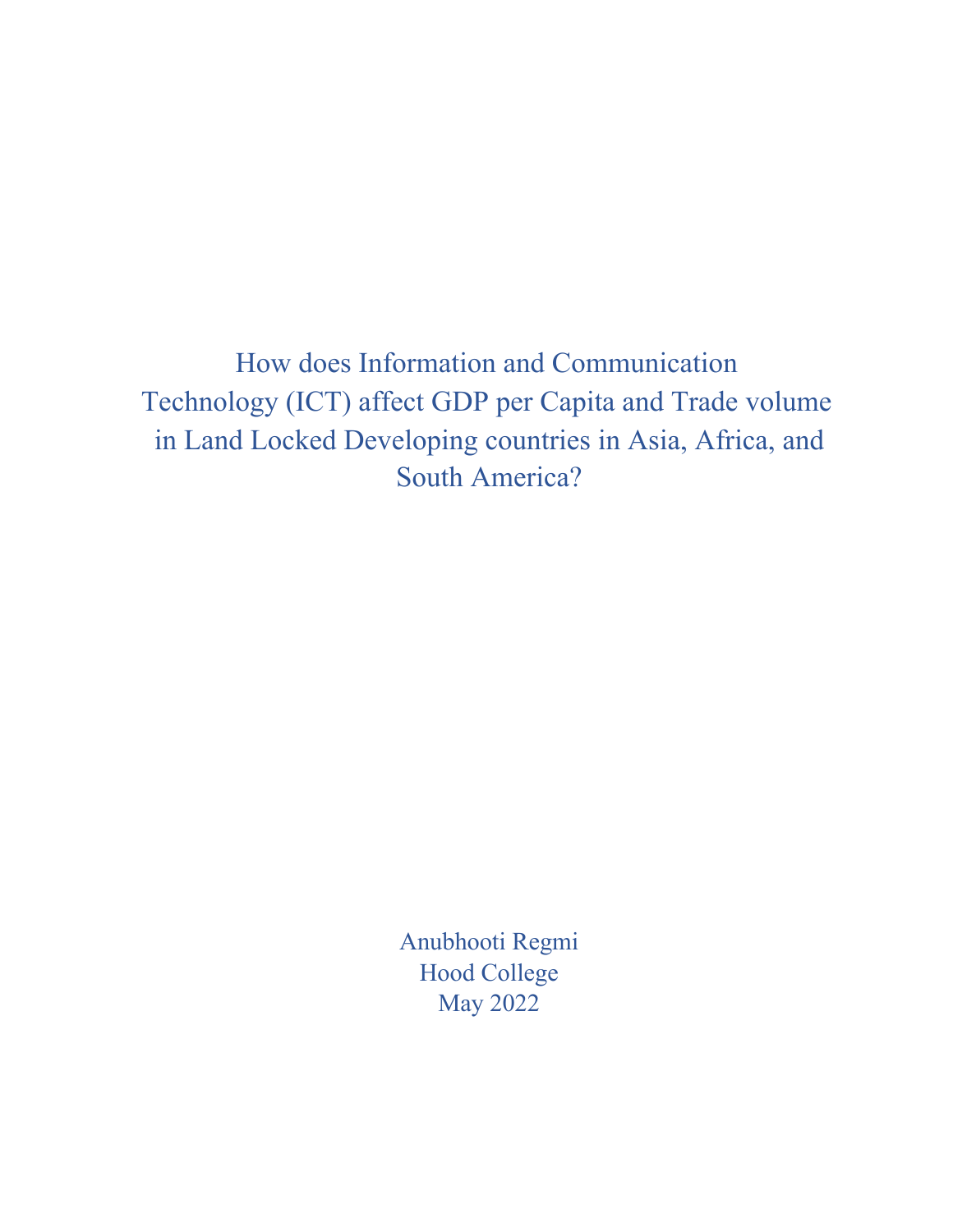#### **Abstract**

This paper aims to quantify the effect of Information and Communication Technology (ICT) on Trade volume and GDP per Capita. Due to lack direct access to the warm waters, high transport and transit costs land locked developing countries are at a significant economic disadvantage compared to the rest of the world. In quantifying the effect of ICT on economic growth and trade volume, I employ a two-way fixed effect model to quantify the effect of ICT growth on trade volume and GDP per Capita. I use secondary data from the World Bank Database and International Telecommunication Union.

This paper aims to quantify the effect of ICT development in terms different ICT indicators. Indicators required for enabling infrastructure or the adoption of technology among the population as identified by International Telecommunication Union (ITU) are Fixed-telephone subscriptions, Mobile-cellular subscriptions, Percentage of Individuals using the Internet, Fixed-broadband subscriptions, Mobile-broadband subscriptions, and international bandwidth. This paper applied annual data across a timespan of 14 years, from 2007 to 2020. When regressed GDP per capita and trade volume against all the independent variables and co-variate I find that any one percent Mobile Cellular subscription increases GDP per capita and trade volume by 0.156% and 0.421% respectively.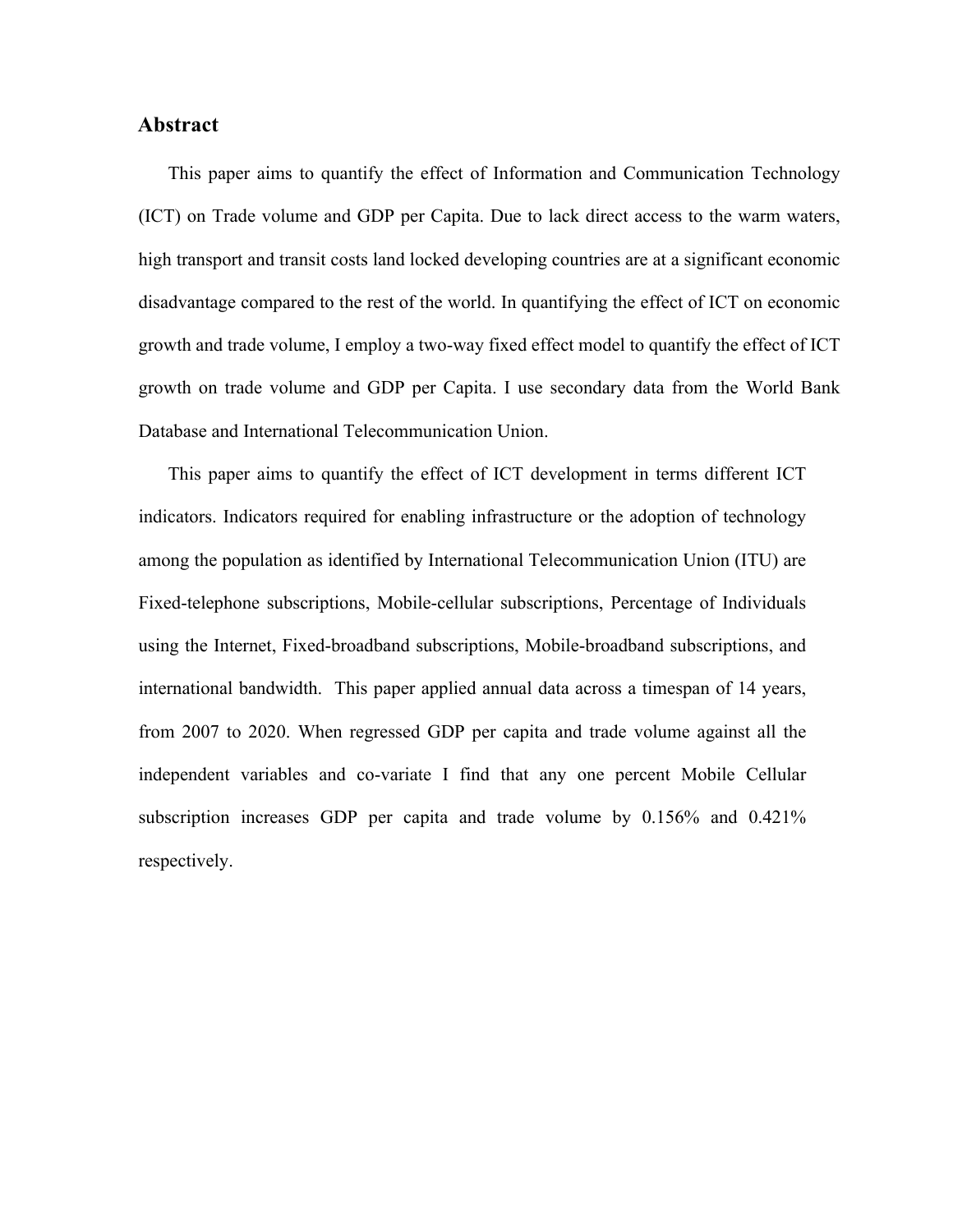### **Introduction**

Although Information and Communication Technology is not recognized as pressing infrastructure, the Istanbul Program of Action (IPoA) 2011-2020, which aims to help least developed countries achieve sustainable development, recognizes ICTs as an infrastructure priority on par with water, electricity, and transport. The program also calls to significantly increase access to telecommunication services and strive to provide 100 percent access to the Internet by 2020. The main purpose of this paper is to examine the effect of growth in Information and Communications technology (ICT) on trade volume and Gross Domestic product per Capita in Landlocked developing countries during the time frame 2007-2020. Indicators required for enabling infrastructure as identified by International Telecommunication Union (ITU) are Fixed-telephone subscriptions, Mobile-cellular subscriptions, Percentage of Individuals using the Internet, Fixed broadband subscriptions, Mobile-broadband subscriptions, and international bandwidth.

Since Covid-19 the pandemic many LLDC countries have brought ICT under greater attention. For instance, the International Computer Driving License (ICDL) Foundation program has enabled Aga Khan Education Service Afghanistan to provide a technology enhanced solution to over 400 students who would otherwise have had to suspend their learning in the face of the lockdown caused by the pandemic.<sup>1</sup> Furthermore, Bhutan started providing special discounts on mobile data packages for students and revised the mobile data package rates for the public. The Druk Trace app was also created, which is used for community tracing

<sup>1</sup> *Aga Khan Education Service, Afghanistan*. Aga Khan Education Services. (n.d.). Retrieved April 25, 2022, from https://www.agakhanschools.org/Afghanistan/Afghanistan/Article/1316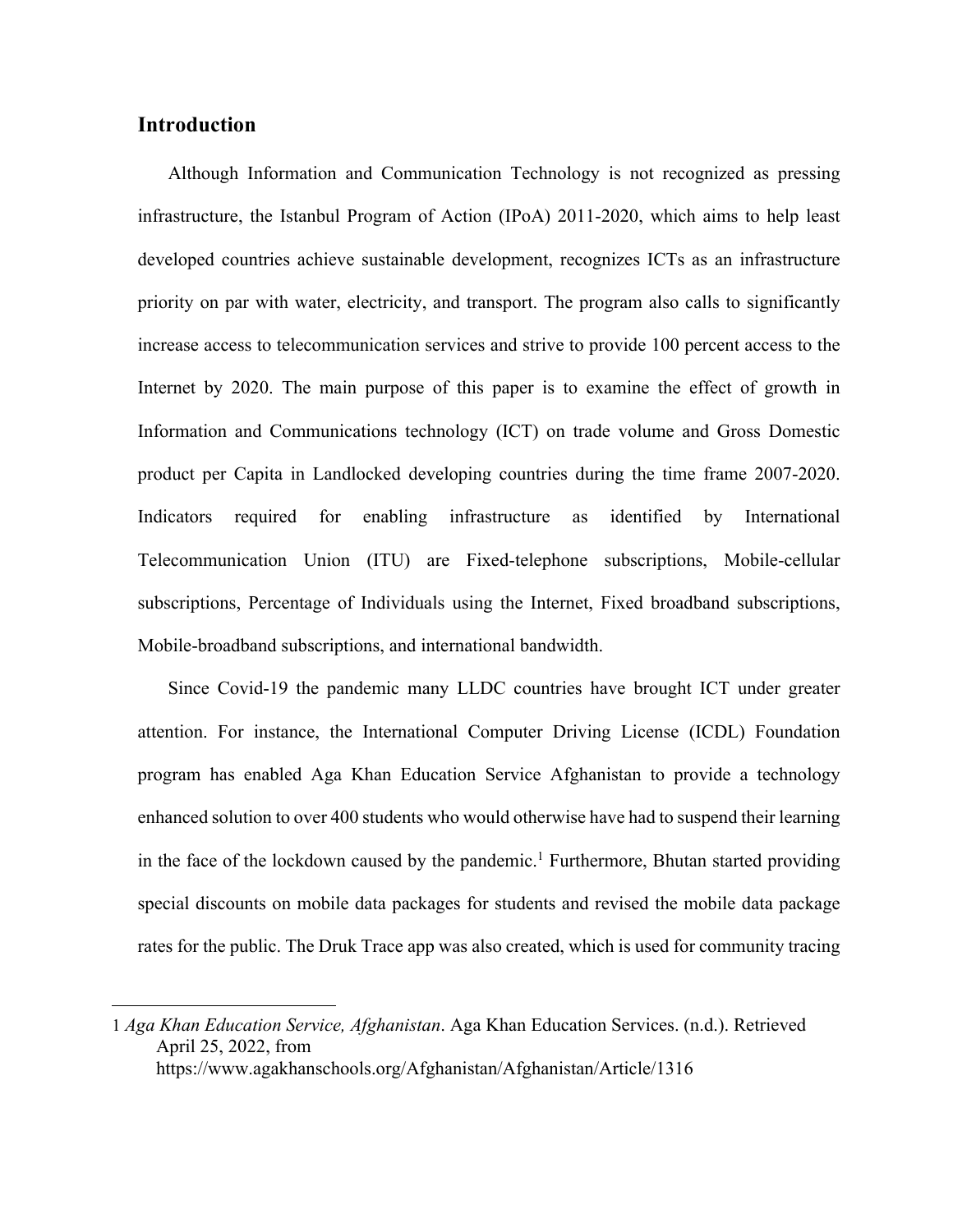in Bhutan and uses individual mobile numbers for verification purposes for public places, transport, and events.<sup>2</sup> Likewise, Farmers in Nepal are now able to sell their produce online, after receiving market information with the help of information and communication technologies. Nepal telecom has also subsidized mobile cellular data for students and teachers to help disrupted education system. <sup>3</sup>

Due to their geographic remoteness, their lack of direct access to the open sea and the high transport and transit costs they face, Landlocked Developing Countries are at a significant economic disadvantage compared to the rest of the world. There are several ways through which ICT may affect the flows of economic growth and international trade. First if we look at the classic story Adam Smith told about the division of labor, we know the division of labor is limited by the extent of the market but the market itself, expands with production, and this in turn is governed by the division of labor. In the absence of extraneous obstacles, therefore, it serves as an indispensable tool for economic growth. ICT, likewise, increases the extent of the market thus, increasing the returns to specialization, comparative advantage by connecting landlocked developing countries to the rest of the world.

For my paper I will be using Two-way Fixed effects model. This is because a simple pooled model contains lots of omitted variable bias i.e., many factors which cannot be observed determine both ICT indicators and GDP per capita and Trade Volume making

<sup>2</sup> Sonam, J., & Dorji, S. (2020, November 4). *ICT plays a critical role in tackling the COVID-19 pandemic*. BBSCL. Retrieved April 25, 2022, from http://www.bbs.bt/news/?p=138336+ICT+plays+a+critical+role+in+tackling+the+COVID-19+pandemic

<sup>3</sup> *E-shikshya-package*. NT. (n.d.). Retrieved April 25, 2022, from https://www.ntc.net.np/notices/e-shikshya-package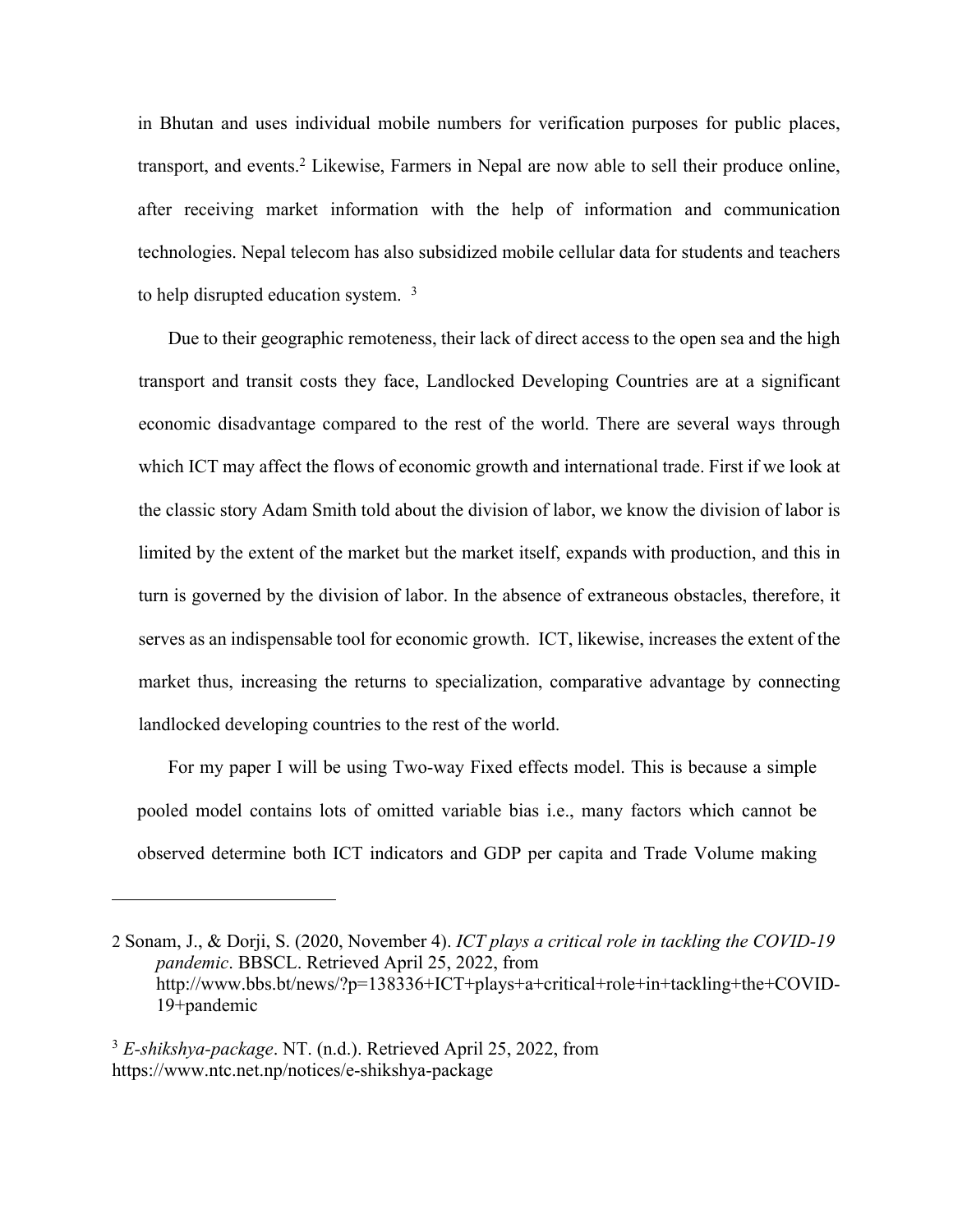errors auto correlated. With two-way fixed effects model, we can control for countries as well as time. Thus, this paper uses two-way fixed effects model to quantify the effect of ICT growth on Trade Volume and GDP per capita while also including covariates. All dependent and independent variables are transformed into logarithmic form to interpret the elasticity of the parameters i.e., the percentage change. For the research the data have been collected from World Bank Data and International Telecommunication Union.

The result indicates positive and statistically significant results but with the magnitude of the impact being different, depending on the type of technology examined. For instance, Mobile Cellular Subscription has the highest coefficient which means that the magnitude of impact on GDP per capita i.e., growth and trade volume is the highest. Whereas Mobile Broadband Subscription has negative coefficient. This might be because Landlocked developing countries have a backward advantage over developed nations because they can quickly and less riskily adopt technologies, methods of production, and management techniques that have been developed in advanced countries. Similarly, the fixed ICT infrastructure require more fixed cost and are difficult to install in terms of geography as physical infrastructure.

### **Literature Review**

Several research projects on the effects of ICT on trade volume and growth has been done in developed nations. After two decades of productivity slowdown, in the mid to late 1990's the U.S. experienced a period of rapid economic expansion. Jorgenson (2001) Jorgenson Gordon (1999) have assessed a positive relationship between ICT and the resurgence of the American economy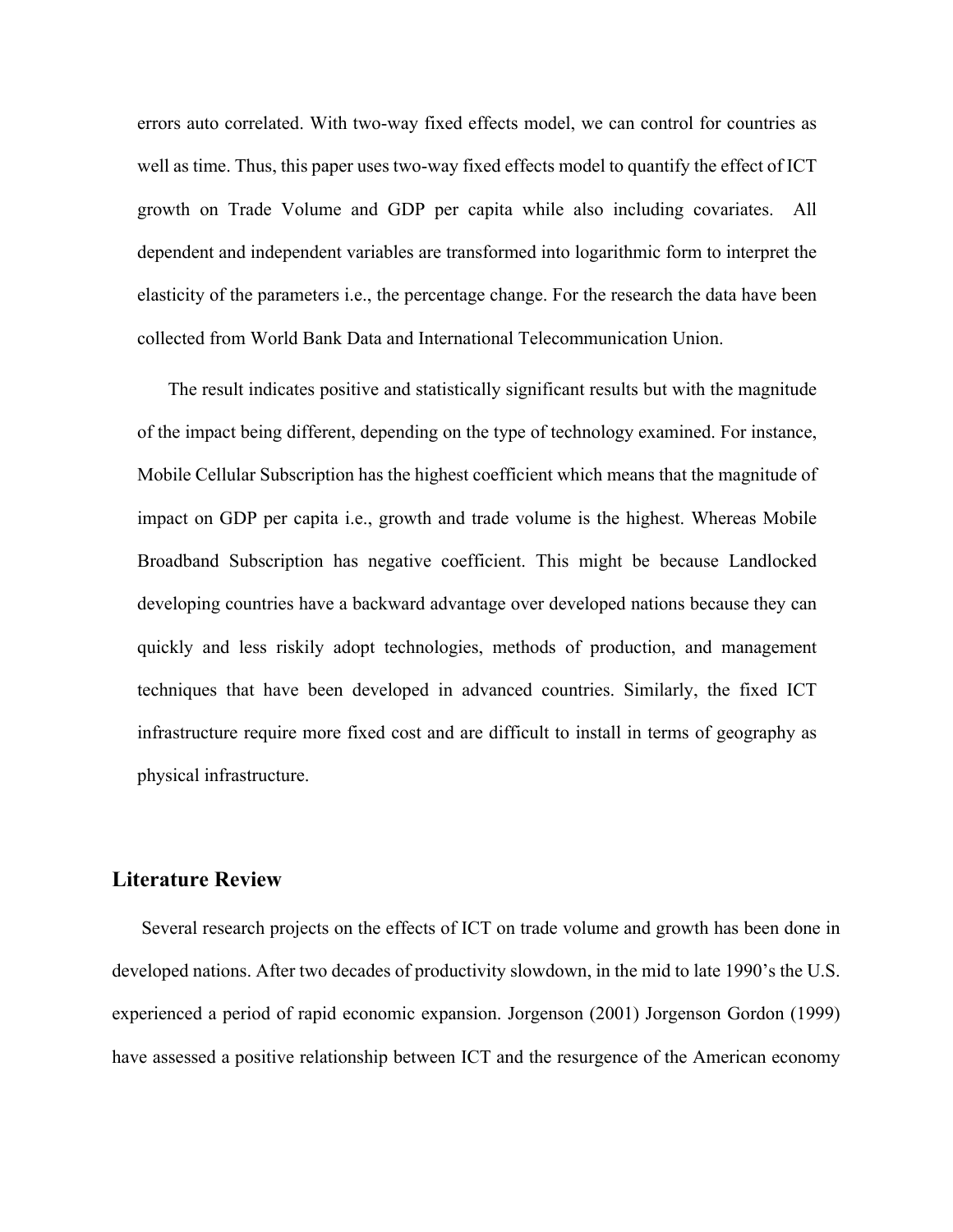during the late 90s. Many research earlier have primarily been focused on developed countries primarily because of the development and assimilation was concentrated in developed nations.

At present, diffusion of Information Communication Technology (ICT) is a significant area of concern for sustainable development and growth of a country. Considering the accelerated growth and assimilation of ICT has pushed researchers to quantify the impact on economic growth. The study by Toader, Firtescu, Roman and Anton (2018) examined the effect of ICT on economic growth in European Union (EU) countries for a period of 18 years (2000–2017). The study indicates a positive and strong effect of using ICT infrastructure on economic growth in the EU member states, but the magnitude of the effect differs depending on the type of technology. Although research reveals a significant and positive correlation between telecommunications' infrastructure and economic growth, the impact differs by region and income level. To see how it varies Shiu and Lam (2008) studied the causal relationship between telecommunication development and economic growth in different regions and at different income levels for the period 1980 to 2006. Their results indicate that there is a bidirectional relationship i.e., economic growth causes greater telecommunications development and vice versa for high income group European countries. However, for countries lower income levels countries have unidirectional relationship, that is, economic growth causes greater telecommunications development but not vice versa. Likewise, Crandall and Singer (2010) examined the economic impact of broadband investments on consumer welfare, job creation and economic output in the US over the period 2003–2009 and found that increasing broadband investments results in increased employment and GDP.

The paper by Liu and Nath (2013) examines the effects of information and communications technology (ICT) on international trade in emerging markets using panel data for 40 emerging market economies (EMEs) for a period from 1995 to 2010. The empirical results suggest that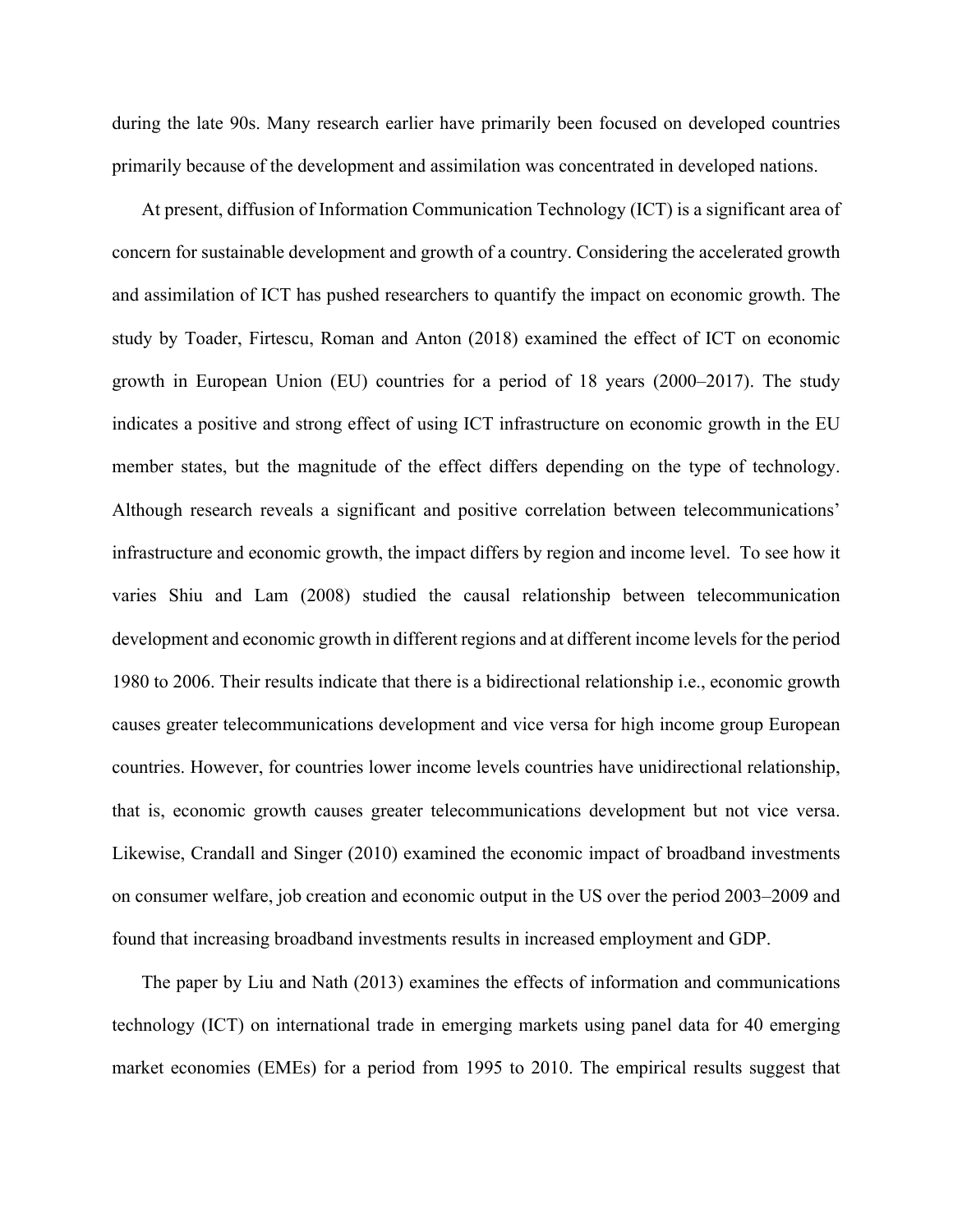Internet subscriptions and Internet hosts have significant positive impacts on both export and import shares in EMEs. Similarly, Clarke and Wallsten (2006) found that higher internet penetration promotes trade flows from developing countries to developed countries, but not vice versa. The paper by Lin (2014) estimated the effect of the Internet on promoting international trade by employing the gravity equation with the Internet, finding that a 10 per cent increase in the Internet users increases international trade by 0.2–0.4 per cent. The study by Xing (2018) examines the impact of Internet and e-commerce adoption on bilateral trade flows using a panel of 21 developing- and least-developed countries and 30 OECD countries. The paper emphasizes on East African Community (EAC) commitment towards being export-led economy across the African continent and thus quantifies the role of ICT and e-commerce on EAC's export performance. The empirical results indicate that better access to the modern ICT and adoption of e-commerce applications stimulate bilateral trade flows at various levels. The study finds that highspeed internet and secured servers can serve as a crucial milestone for unlocking the e-trade potentials for developing- and least-developed counties

#### **The Data**

The data for model was taken from World Bank Data group and International Telecommunication Union and were converted to their logarithms which allowed us to present the elasticity. The research looks at the period of 2007-2020 for 31 countries Afghanistan, Armenia, Azerbaijan, Bhutan, Bolivia, Botswana, Burkina Faso, Burundi, Central African Republic, Chad, Eswatini, Ethiopia, Kazakhstan, Kyrgyzstan, Lao PDR, Lesotho, Malawi, Mali, Mongolia, Nepal, Niger, Paraguay, Rwanda, South Sudan, Tajikistan, Turkmenistan, Uganda, Uzbekistan, Zambia,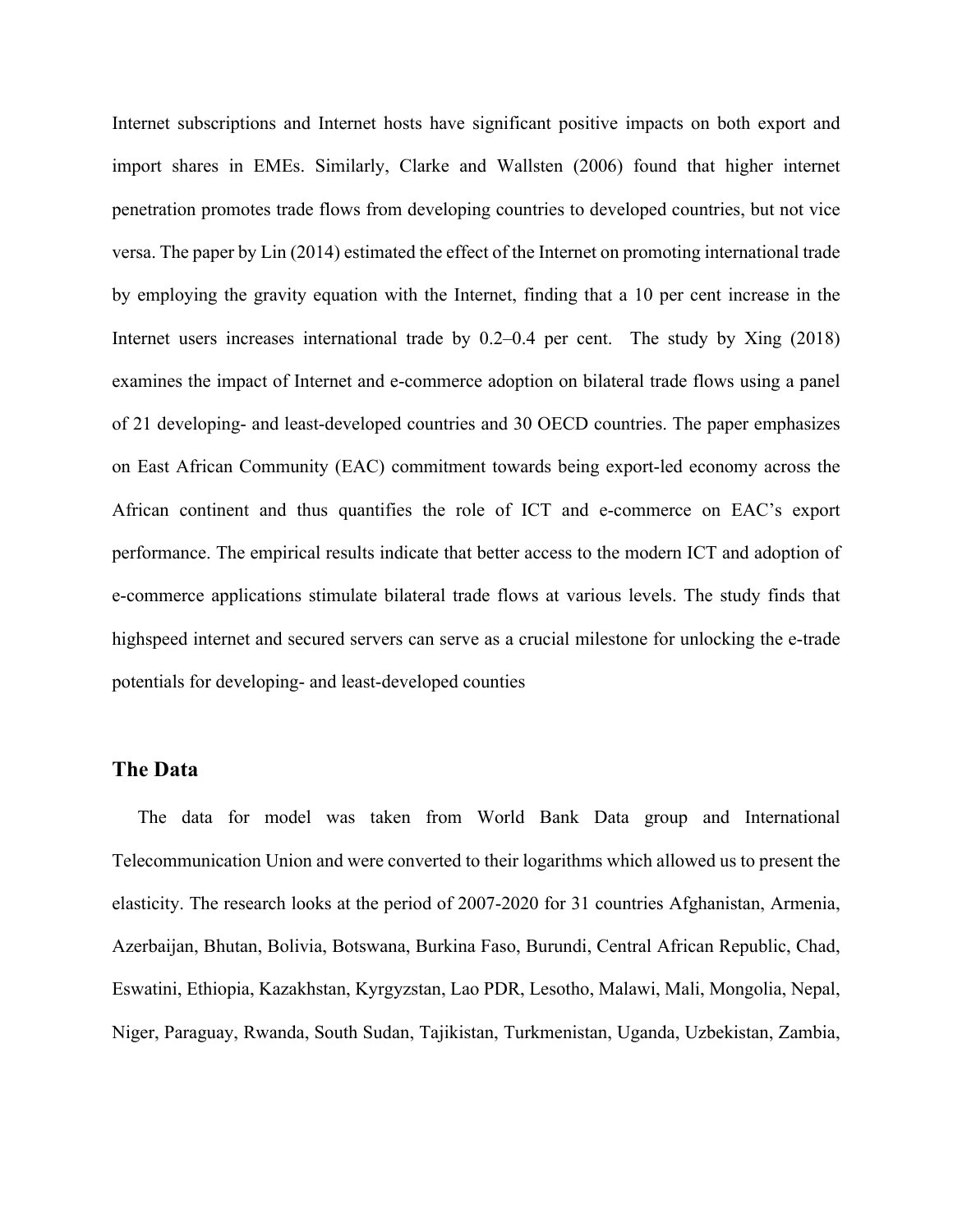Zimbabwe. In total, we are working with 420 observations in one panel which will enforce statistical validity of our results and allow us to give policy implications.

### **Economic Theory**

The production function developed by Charles Cobb and Paul Douglas can assist quantifying the effect on ICTs on economic growth.

$$
y = AK^{\alpha}L^{1-\alpha}
$$

$$
\log(y) = \log(A) + \alpha \log(K) + (1 - \alpha) \log(L)
$$

Here  $y$  represents aggregate output of the country,  $K$  the capital input, and  $L$  the labor input. The A term represents the state of technology as well as the skill and education level of the workforce. Thus, ICT comes under the term A along with other variables. There still exists lack of labor and capital data for Landlocked developing countries and therefore we cannot isolate A. The two-way fixed effects model allows us to use the empirical approach to help control for time variant differences across counties i.e., the amount of land L and capital K.

There are several ways through which ICT may affect the flows of international trade. First is the classic story Adam Smith told about the division of labor. The division of labor is limited by the extent of the market but the market itself, expands with production, and this in turn is governed by the division of labor. ICT increases the extent of the market thus, increasing the returns to specialization, comparative advantage by connecting landlocked developing countries to the rest of the world.

Second, the use of ICT reduces the entry cost into a market. Freund and Weinhold (2004) include the costs of finding out information about the market, advertising, and establishing a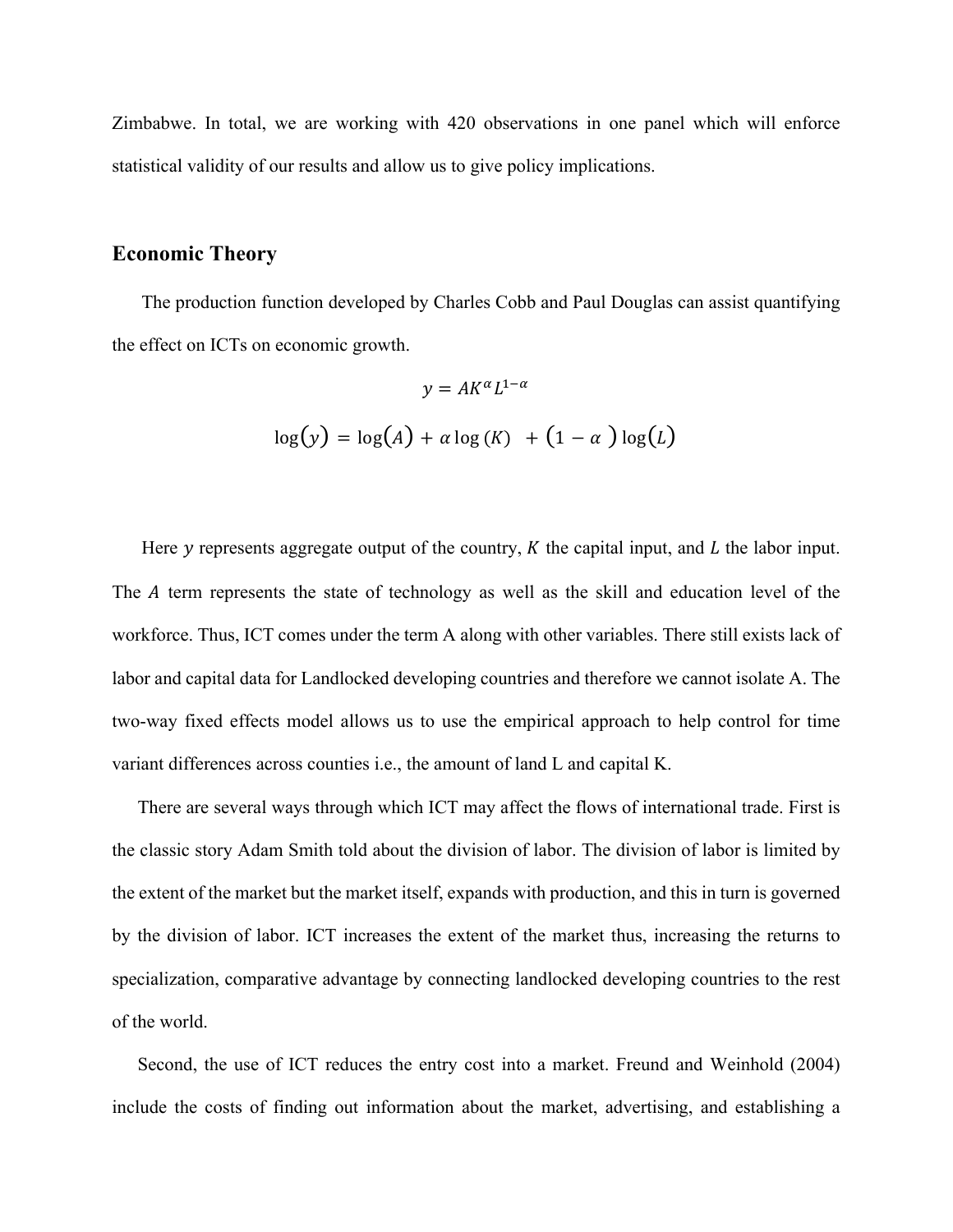distribution network as the fixed cost. The paper found that Internet reduces market-specific fixed costs of trade particularly internet-related reduction in fixed costs which enhances export growth. They found through the gravitation model that the Internet does not directly affect the relationship between distance and trade; however, to the extent that competition is enhanced because of its development, the Internet will increase the overall effect of distance on trade. The use of ICT can also reduce delays such as the delay in acquiring and transmitting relevant information and makes planning more efficient and accurate. ICT also facilitates global disaggregation of the production process for information-intensive services and thereby increases trade in those services.

The model uses Trade Volume (Import plus Export) and GDP per capita as dependent variable. This paper aims to quantify the effect of ICT development in terms different ICT indicators. Indicators required for enabling infrastructure or the adoption of technology among the population as identified by International Telecommunication Union (ITU) are Fixed telephone subscriptions, Mobile-cellular subscriptions, Percentage of Individuals using the Internet, Fixed-broadband subscriptions, Mobile-broadband subscriptions, and Percent of Urban Population and average Elevation is used as independent variables to avoid endogeneity as they influence both GDP per capita and Trade volume as well as ICT indicators.

This paper applied annual data across a timespan of 14 years, from 2007 to 2020, in LLDC All the data are secondary data which are retrieved from the World Bank Database and International Telecommunication Union. All dependent and independent variables are transformed into logarithmic form to interpret the elasticity of the parameters i.e., the percentage change which allowed us to present the relationships between variables in an additive equation.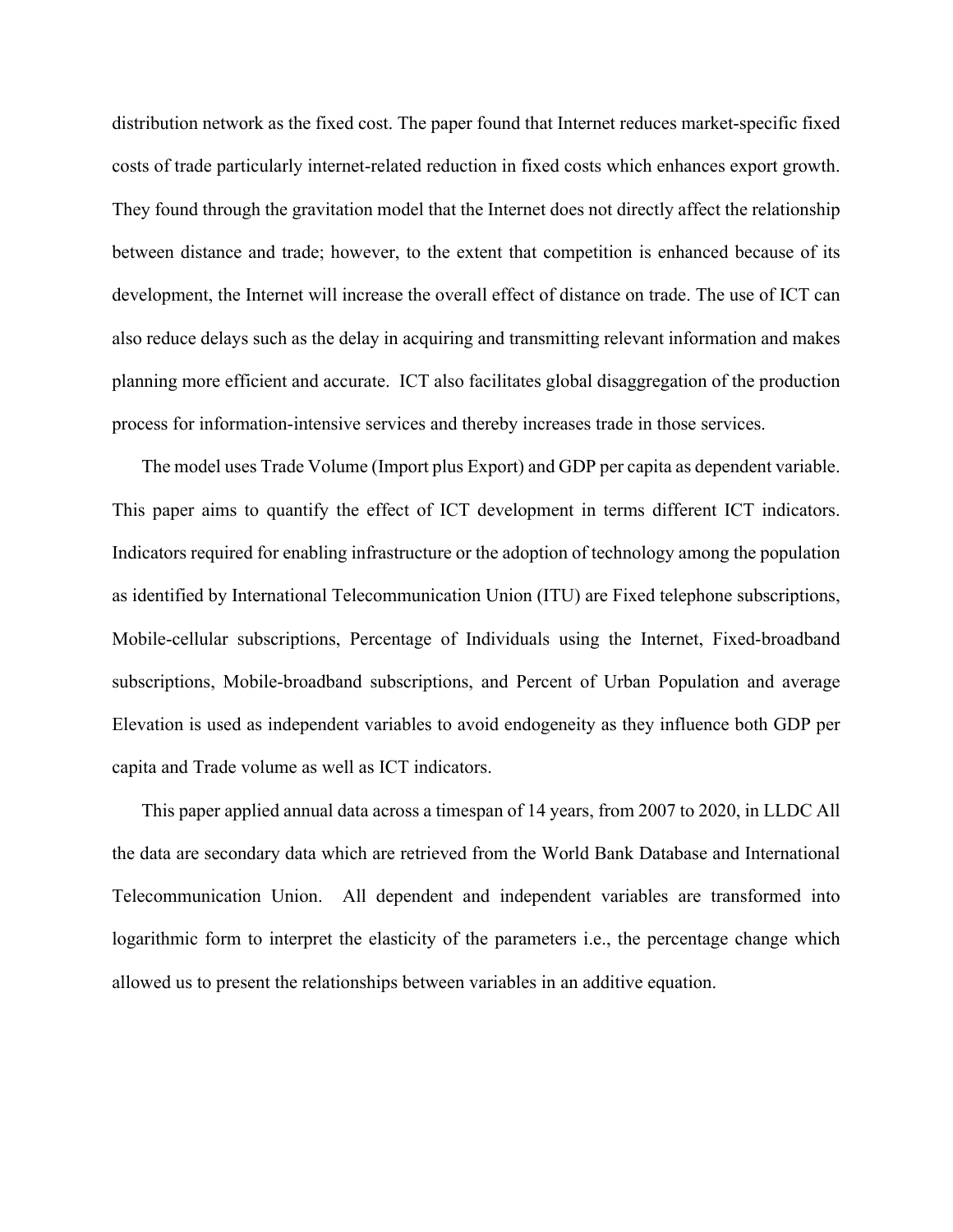# **Variables**

For this model two-way fixed effects model. We use all the indicators identified by ITU as independent variables i.e., Percentage of People Using Internet in percentage of total population, Fixed Broadband subscriptions Fixed-telephone subscriptions, Mobile Broadband subscriptions, Mobile-cellular subscriptions in terms of number of subscribers and International Bandwidth in terms of Megabits and covariates Urban Population in terms of percentage of people living in urban area and average elevation in feet.

|             | <b>Variables</b>                    | <b>Measurement</b>                                                               |  |  |  |
|-------------|-------------------------------------|----------------------------------------------------------------------------------|--|--|--|
|             |                                     | Export+Import<br>Gross Domestic Product per capita                               |  |  |  |
|             | Trade Volume                        |                                                                                  |  |  |  |
|             | GDP per Capita                      |                                                                                  |  |  |  |
|             | <b>Export Service</b>               | Amount in current \$ of export in services                                       |  |  |  |
|             | <b>Export Goods</b>                 | Amount in current \$ of export in Goods                                          |  |  |  |
|             | <b>Trade Service</b>                | Amount in current \$ of tradein services                                         |  |  |  |
| Dependent   | <b>Trade Goods</b>                  | Amount in current \$ of Trade in goods                                           |  |  |  |
|             | Percentage of People Using Internet | Percentage of population using Internet                                          |  |  |  |
|             | Fixed Broadband subscriptions       | Number of people using fixed broadband<br>Number of people using Fixed Telephone |  |  |  |
|             | Fixed-telephone subscriptions       |                                                                                  |  |  |  |
|             | Mobile Broadband subscriptions      | Number<br>Mobile<br>of<br>people<br>using                                        |  |  |  |
| Independent |                                     | Broadband                                                                        |  |  |  |
|             | Mobile-cellular subscriptions       | Number of people using mobile                                                    |  |  |  |
|             | <b>International Bandwidth</b>      | Mbits                                                                            |  |  |  |

#### *Table 1: Variables and Measurements*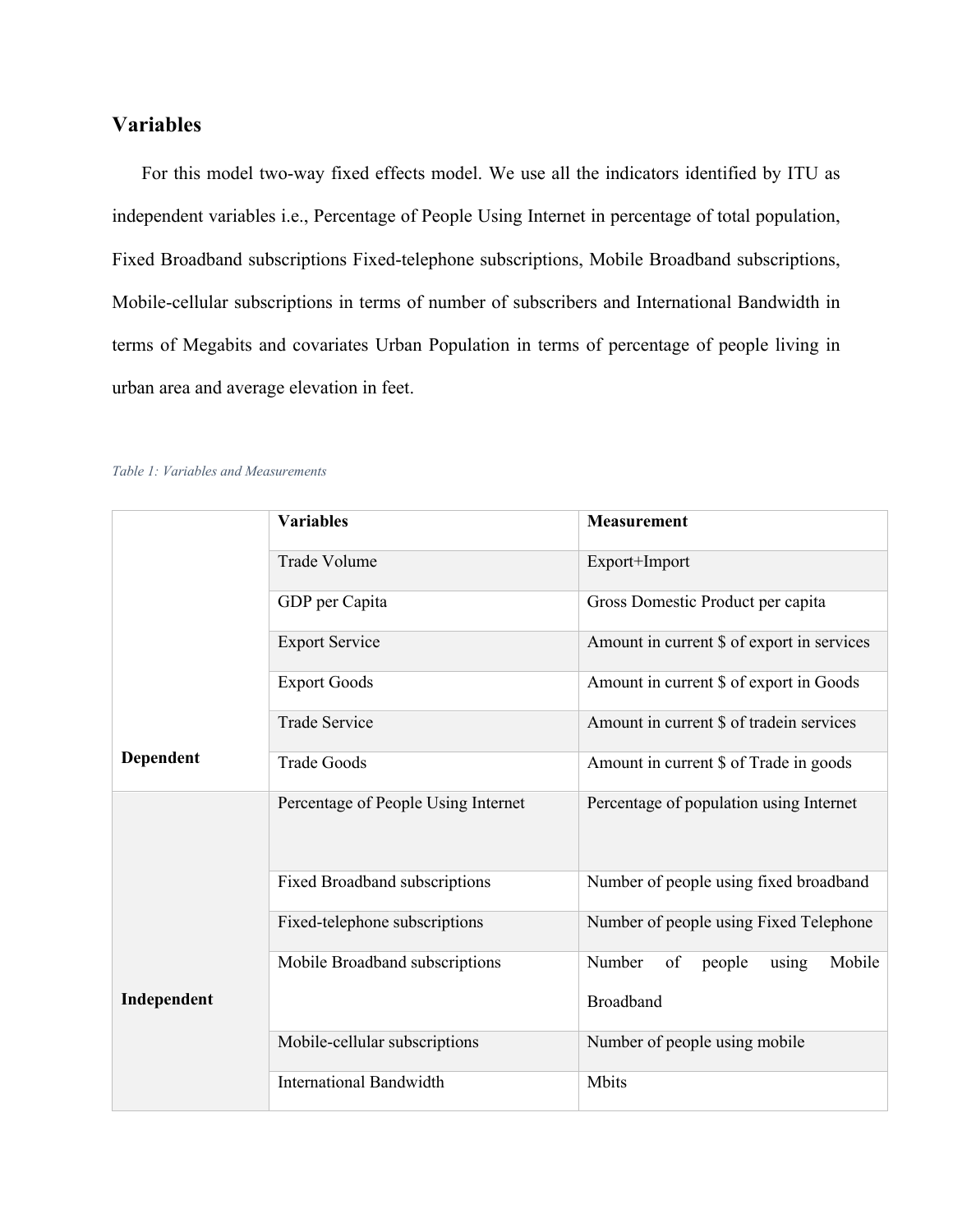| Elevation               | Average Elevation in Feet                |
|-------------------------|------------------------------------------|
| <b>Urban Population</b> | Percentage of population living in urban |
|                         | area                                     |

I predict Percentage of People Using Internet, Mobile-broadband subscriptions, Mobilecellular subscriptions, Urban Population to have positive coefficient, I predict Fixed ICT infrastructure subscriptions to have low or even negative coefficient. This is because Mobile subscriptions might have served as a supplement/substitute for fixed subscriptions.

#### **Empirical Model**

Beginning with the simple pooled regression:

 $GDP = \beta_0 + \beta_1 log(InternationalBandwidth) +$  $\beta_2$  log(MobileCellular) +  $\beta_3$  log(FixedBroadband) +  $\beta_4$  log(FixedTelephone) + u  $TradeVolume = \beta_0 + \beta_1 log(InternationalBandwidth) +$  $\beta_2$  log(MobileCellular) +  $\beta_3$  log(FixedBroadband) +  $\beta_4$  log(FixedTelephone) + u

A simple pooled model as such however contains lots of omitted variable bias. Many factors which cannot be observed determine both ICT indicators and GDP per capita and Trade Volume making errors auto correlated. With two-way fixed effects model, we can control for countries as well as time.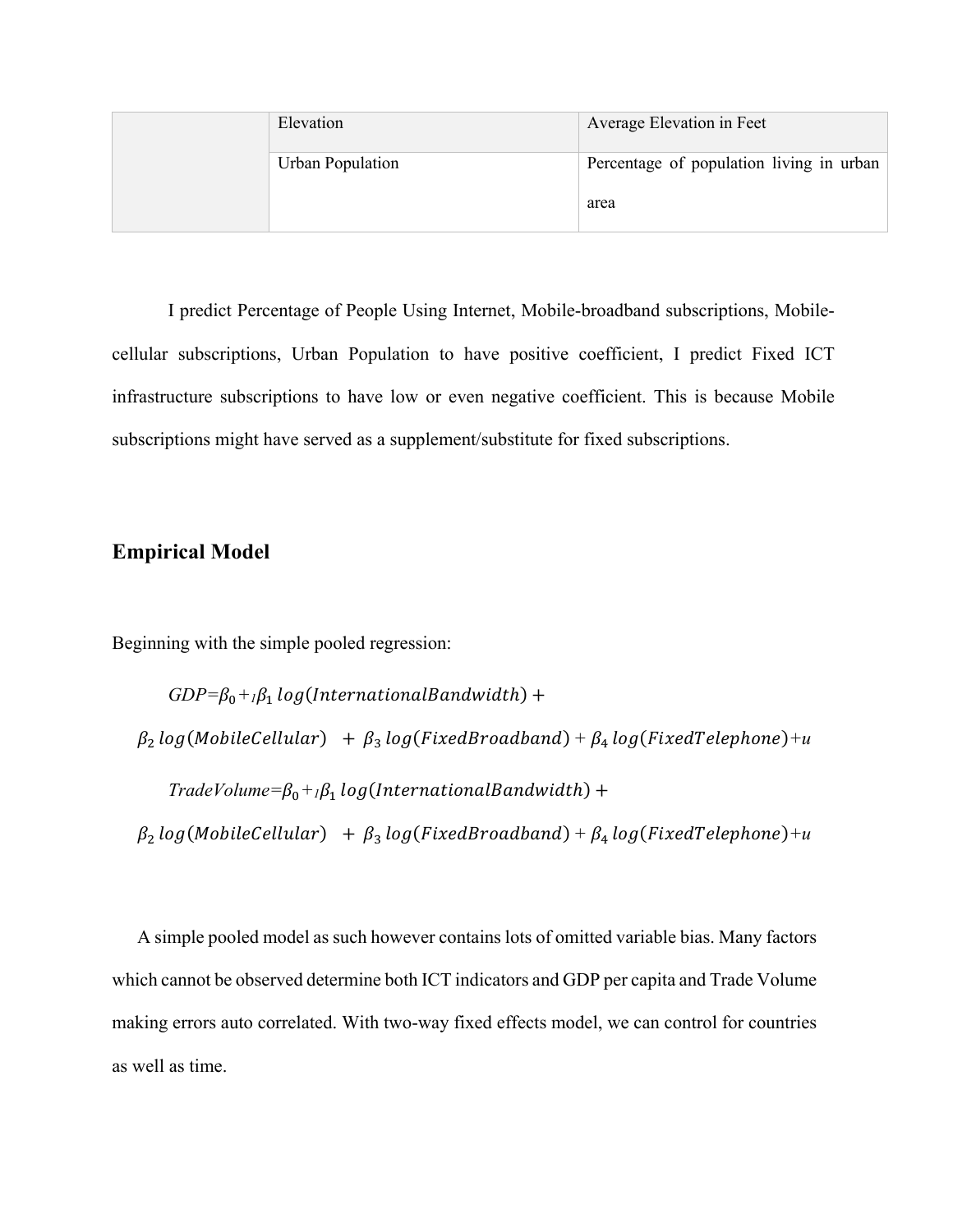This paper uses two-way fixed effects model to quantify the effect of ICT growth on Trade Volume and GDP per capita. TWFE allows us to quantify fixed effect for both group and time and reduces bias from variables that we cannot measure



### **Heterogeineity across countries**



Country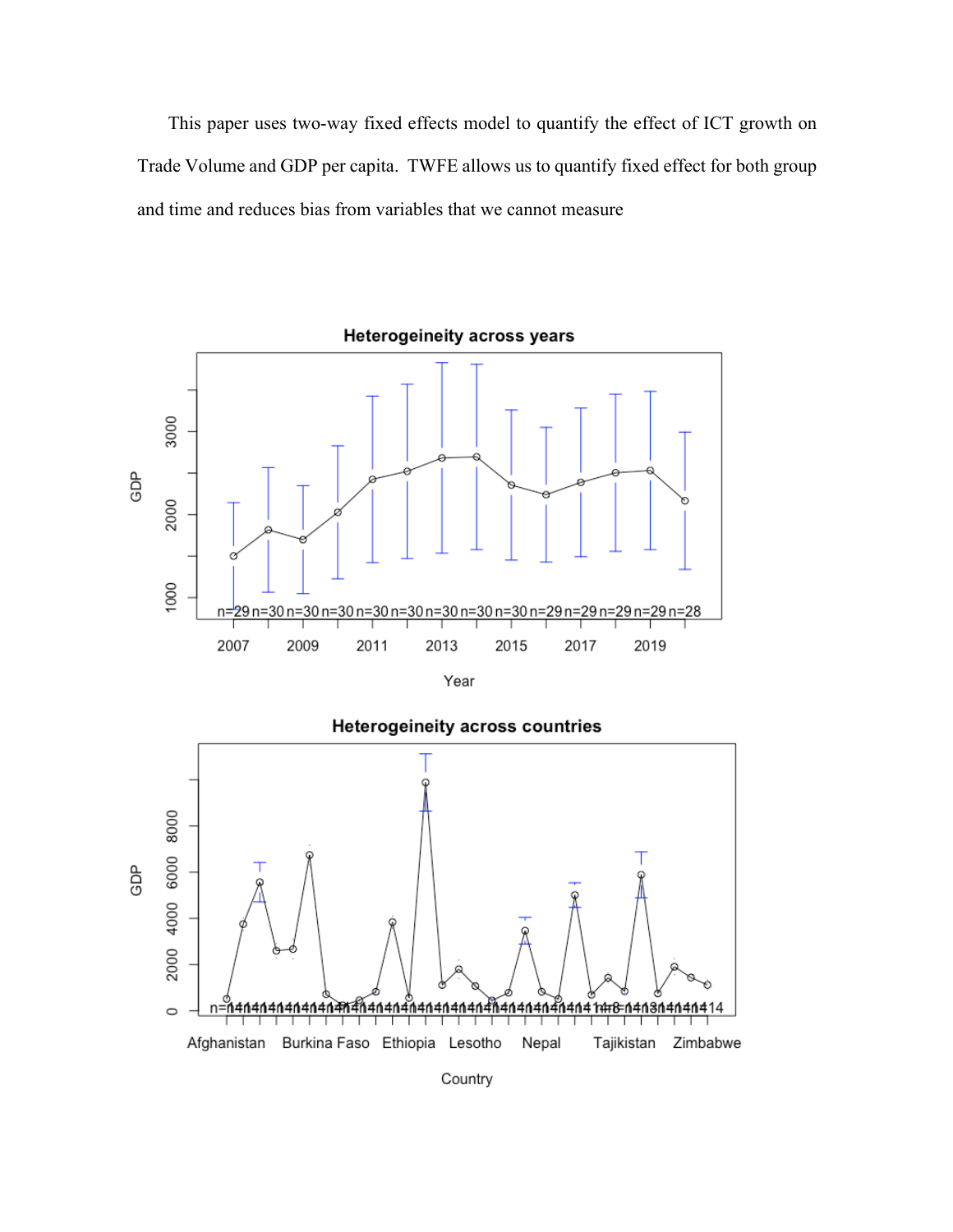#### **Regression: Effect of ICT growth on Economic Growth and Trade Volume using**

**Two-way fixed effects model**

 $log(GDPCapital) = \beta_1 log(InternationalBandwidth) +$  $\beta_2$  log(MobileCellular) +  $\beta_3$  log(FixedBroadband) +  $\beta_4$  log(FixedTelephone) +  $\beta_5$ UrbanPopulation +  $\beta_6$ PercentInternet

 $+\beta_7 \log(Elevation) + \beta_8 \log(Mobile Broadband) + \epsilon$ 

log(TradeVolume)

 $= \beta_1 log(InternationalBandwidth)$  $+ \beta_2 log(MobileCellular) + \beta_3 log(Fixed Broadband) + \beta_4 log(Fixed Telephone)$  $+ \beta_5$ UrbanPopulation  $+ \beta_6$ PercentInternet

 $+\beta_7 \log(Elevation) + \beta_8 \log(Mobile Broadband) + \epsilon$ 

# **Empirical Results and Analysis**

The table following presents the results for different ICT indicators and quantifies their effect both on economic growth and trade volume. The coefficient for the ICT variable β1 through β6 was positive save for Fixed Broadband and statistically significant. Thus, the results do not reject the research hypothesis, suggesting a positive and highly significant impact of ICT infrastructure on economic growth, but with the magnitude of the impact being different, depending on the type of technology examined.

We find that all variables have positive coefficient when we regress GDP per Capita against independent variables and covariates and find that all the variables save International Bandwidth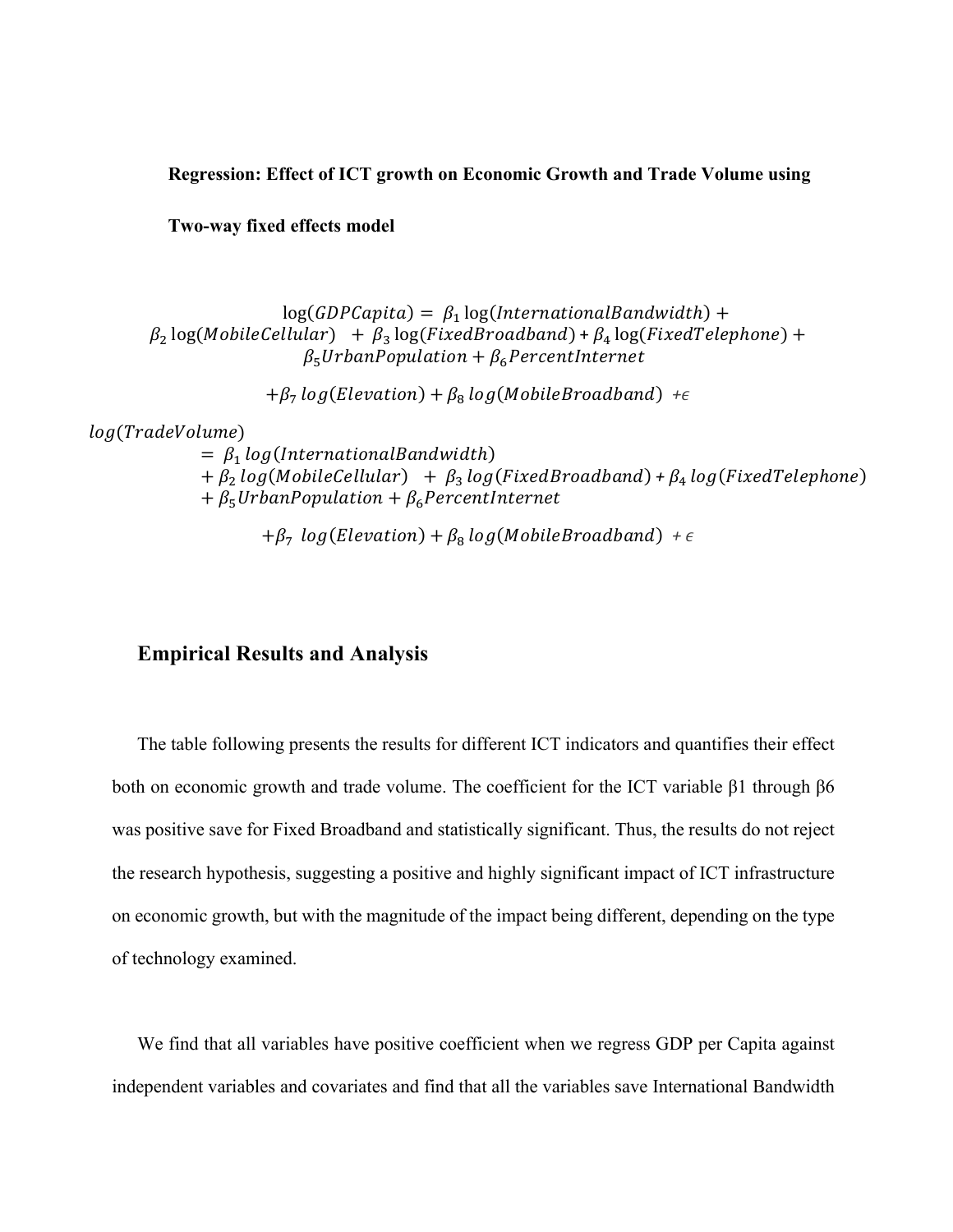and Fixed-broadband subscription have negative coefficient when we regress Trade volume against all the independent variables and co-variates.

| <b>Variables</b>                                 | <b>GDP</b> per<br>Capita | <b>Trade Volume</b> | <b>GDP</b> per Capita Trade Volume |                        |  |  |
|--------------------------------------------------|--------------------------|---------------------|------------------------------------|------------------------|--|--|
|                                                  | <b>TWFE</b>              | <b>TWFE</b>         | Pooled                             | Pooled                 |  |  |
| Intercept                                        |                          |                     | $10.776$ ***<br>(0.624)            | 25.590 ***<br>(4.397)  |  |  |
| <b>Log</b> (International<br><b>Bandwidth)</b>   | 0.02                     | $-0.037*$           | $0.128$ ***                        | 0.317<br>(0.198)       |  |  |
|                                                  | (0.012)                  | (0.016)             | (0.028)                            |                        |  |  |
| Log (Mobile Cellular)                            | $0.156$ ***<br>(0.030)   | $0.421$ ***         | $-0.462***$                        | $0.982**$              |  |  |
|                                                  |                          | (0.040)             | (0.048)                            | (0.338)                |  |  |
| Log (Fixed<br><b>Broadband</b> )                 | $0.037**$<br>(0.010)     | 0.020               | $0.103**$                          | $0.804$ ***<br>(0.221) |  |  |
|                                                  |                          | (0.014)             | (0.031)                            |                        |  |  |
| <b>Log (Fixed Telephone)</b>                     | $0.094$ ***<br>(0.015)   | $0.094$ **          | $0.133***$                         | 0.489<br>$\ast$        |  |  |
|                                                  |                          | (0.019)             | (0.028)                            | (0.196)                |  |  |
| <b>Urban Population</b>                          | 0.005                    | 0.017               |                                    |                        |  |  |
|                                                  | (0.008)                  | (0.010)             |                                    |                        |  |  |
| <b>Percent Internet</b>                          | $0.002 *$                | $0.005$ ***         |                                    |                        |  |  |
|                                                  | (0.001)                  | (0.001)             |                                    |                        |  |  |
| Log (Mobile<br><b>Broadband</b> )                | $-0.001$<br>(0.003)      | $-0.005$            |                                    |                        |  |  |
|                                                  |                          | (0.004)             |                                    |                        |  |  |
| <b>Number of Samples</b>                         | 420                      | 420                 | 420                                | 420                    |  |  |
| $R^2$                                            | 0.191                    | 0.280               | 0.372                              | 0.121                  |  |  |
| *** $p < 0.001$ ; ** $p < 0.01$ ; * $p < 0.05$ . |                          |                     |                                    |                        |  |  |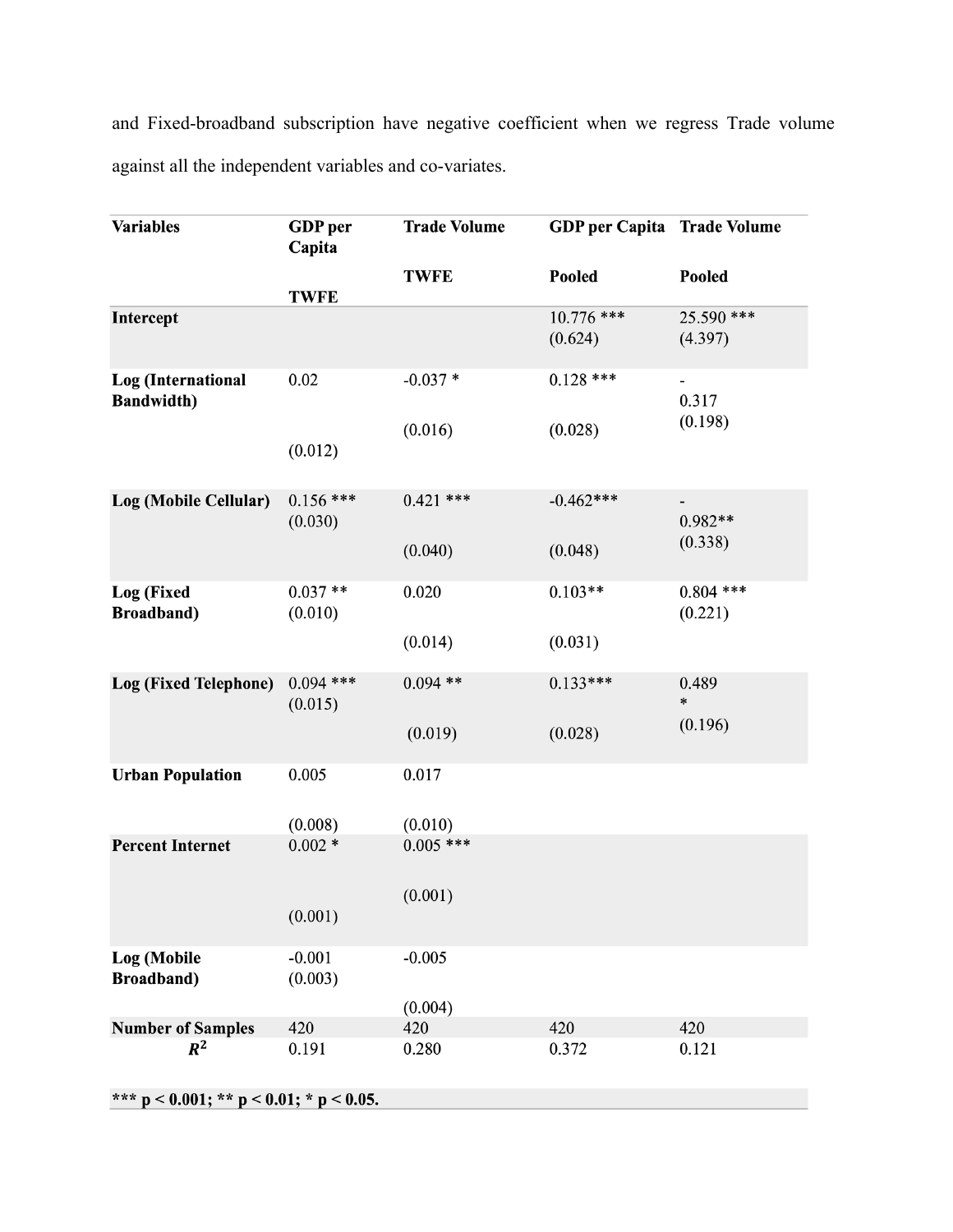Any one percent increase in Mobile Cellular Subscription increases GDP per capita by 0.156 percent. Any one percent increase in Mobile Broadband subscription decreases GDP per capita by 0.001 percent. Similarly, any one percent increase in Fixed Telephone Subscription increases both GDP per capita and Trade volume by 0.094 percent. The p-value is less than 0.05, so it indicates that we reject the null hypothesis. Any one percent increase in Mobile Cellular Subscription increases Trade Volume by 0.421 percent.

Any one percent increase in International Bandwidth decreases Trade Volume by 0.037 percent. The p-value is less than 0.05, so it indicates that we reject the null hypothesis.

#### **Conclusion**

From the empirical evidence analyzed it would be safe to conclude that ICT plays a significant role in the Trade Volume and GDP per Capita. If we wish to fully understand the effect of ICT on trade volume and economic growth, then the impact of ICT in ICT-using sectors is required to be studied with granular data. Likewise, we need to look more in depth into economic growth and look at whether the relationship is bidirectional i.e., economic growth creates ICT development and vice versa. Although this result has made it evident that ICT positively complements trade volume and GDP per Capita, we can further look at what sector ICT affects more with sector specific data as well as if ICT fosters trade from developing countries to developed nations or vice versa.

It is evident that ICTs can serve as an indispensable tool for sustainable economic development when used and by involving stakeholder's participation and by fine-tuning its policies. LLDC can reap the benefits of comparative advantage by increasing the extent of market. As found in the study the magnitude of ICT infrastructure varies by the type of infrastructure. The outcome of this study will be a useful guide to the government of LLDC,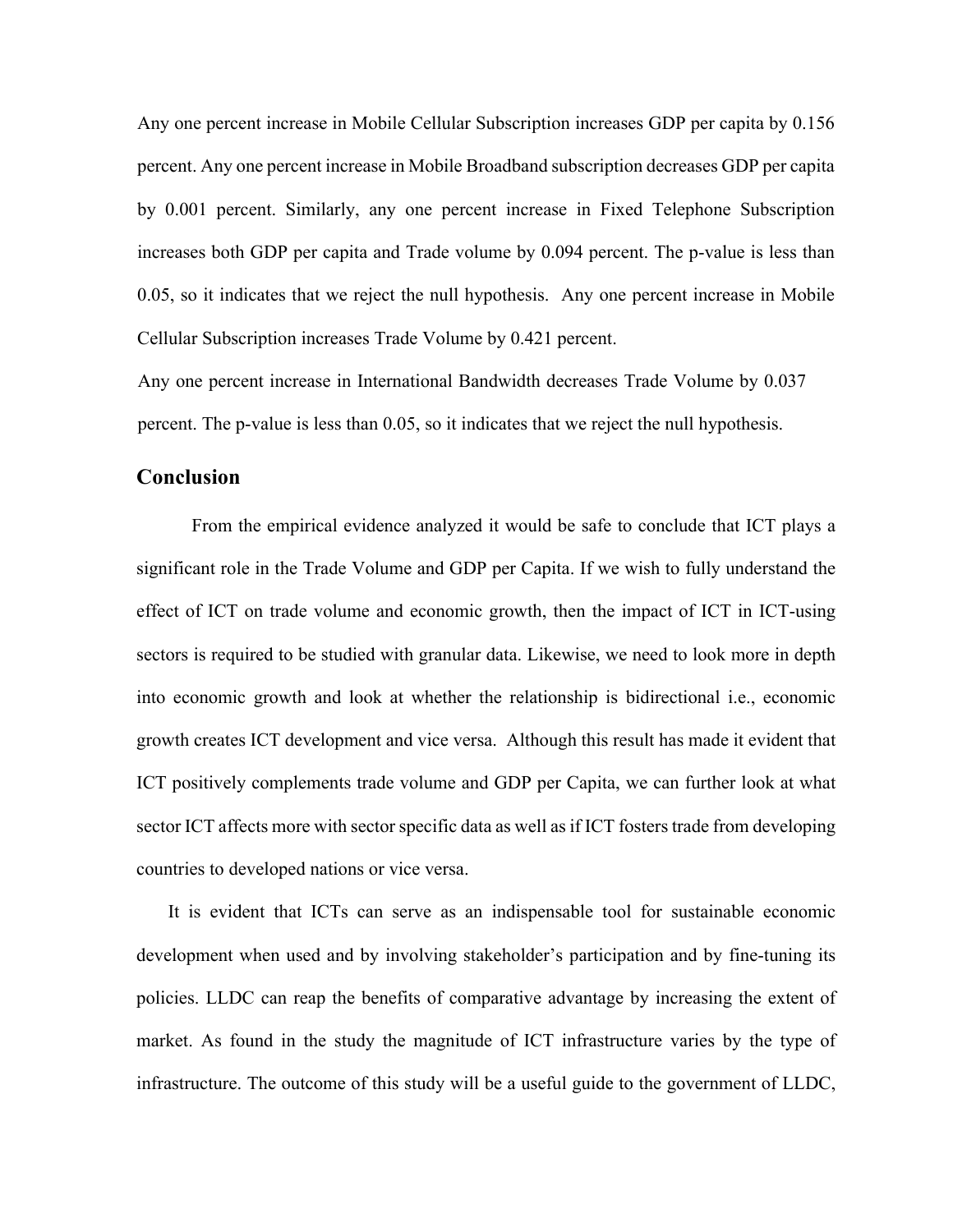policy makers and the public on how ICT can be used as a tool for economic growth and development. For instance, if they wish to boost GDP per capita in LLDC by improving ICT the results suggest that the most effective way would be through increased focus on Mobile Cellular Subscription.

The use of ICT allows for global division of labor and allows for transfer of skills, and greater efficiency. As seen from the result of the study if the LLDCs wish to boost trade by focusing on ICT they should emphasize on Mobile Cellular subscription rather than Fixed Cellular Subscription. As discussed earlier this is primarily because the installation of fixed infrastructure is costly and geographically less viable. The intersection of being developing s and landlocked creates resource constraints resulting lesser returns from fixed ICT infrastructures. Thus, to enhance Mobile Cellular services, the opportunities exist to:

- $\blacktriangleright$  Making the Mobile Cellular market healthy and competitive to extend coverage and making prices affordable.
- $\triangleright$  Coverage obligations can be included into licenses in a way that makes telecommunication provide services in areas that are economically unviable for commercial operators by subsidizing the higher cost of operation.
- $\blacktriangleright$  Promote a competitive market so that operators will compete for low-use customers through a variety of plans that cater to different incomes and levels of use, rationalize ICT sector taxation and other fees and having community centers with Internet access.
- u Maintain strong technological infrastructure to support the growing need if the nation's technological needs.

Changes as such allows landlocked developing countries to reap benefits of greater returns on investments in Mobile Cellular infrastructures.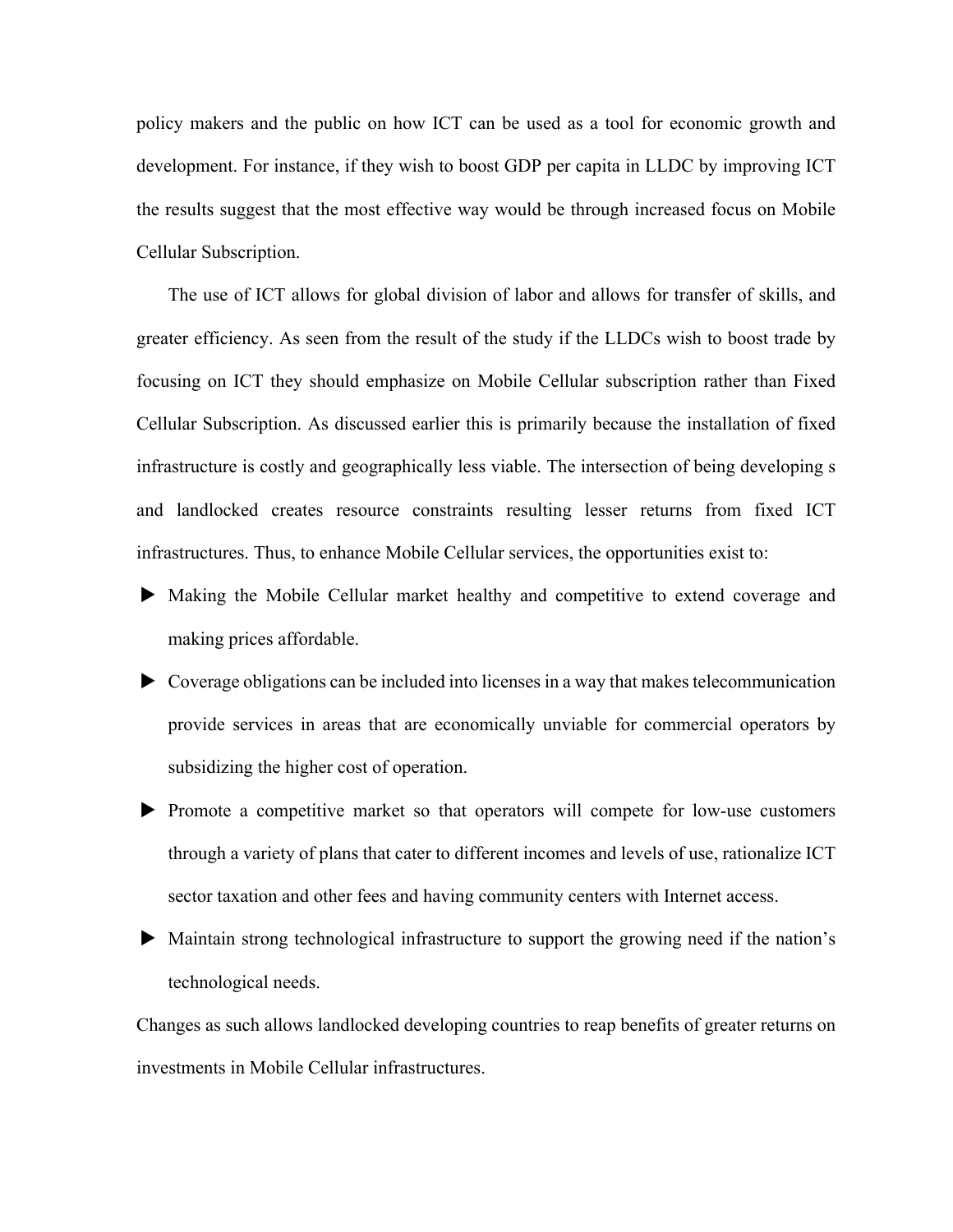## **References**

- *Aga Khan Education Service, Afghanistan*. Aga Khan Education Services. (n.d.). Retrieved April 25, 2022, from https://www.agakhanschools.org/Afghanistan/Afghanistan/Article/1316
- Clarke, G. R., & Wallsten, S. J. (2006). Has the internet increased trade? developed and developing country evidence. *Economic Inquiry*, *44*(3), 465–484. https://doi.org/10.1093/ei/cbj026
- Crandall, R. W., Jackson, C. L., & Singer, H. J. (n.d.). The Effect of Ubiquitous Broadband Adoption on Investment, Jobs, and the U.S. Economy . *The Brookings Institution*.
- *E-shikshya-package*. NT. (n.d.). Retrieved April 25, 2022, from https://www.ntc.net.np/notices/eshikshya-package
- Freund, Caroline L. & Weinhold, Diana, 2004. "The effect of the Internet on international trade," Journal of International Economics, Elsevier, vol. 62(1), pages 171-189, January.
- Liu, Lirong and Nath, Hiranya K., Information and Communications Technology (ICT) and Trade in Emerging Market Economies (August 9, 2012). Available at SSRN: https://ssrn.com/abstract=2127368 or http://dx.doi.org/10.2139/ssrn.2127368
- Lin, F. (2014). Estimating the effect of the internet on international trade. *The Journal of International Trade & Economic Development*, *24*(3), 409–428. https://doi.org/10.1080/09638199.2014.881906
- Shiu, A., & Lam, P. (2008). Causal Relationship between Telecommunications and Economic Growth: A Study of 105 Countries.